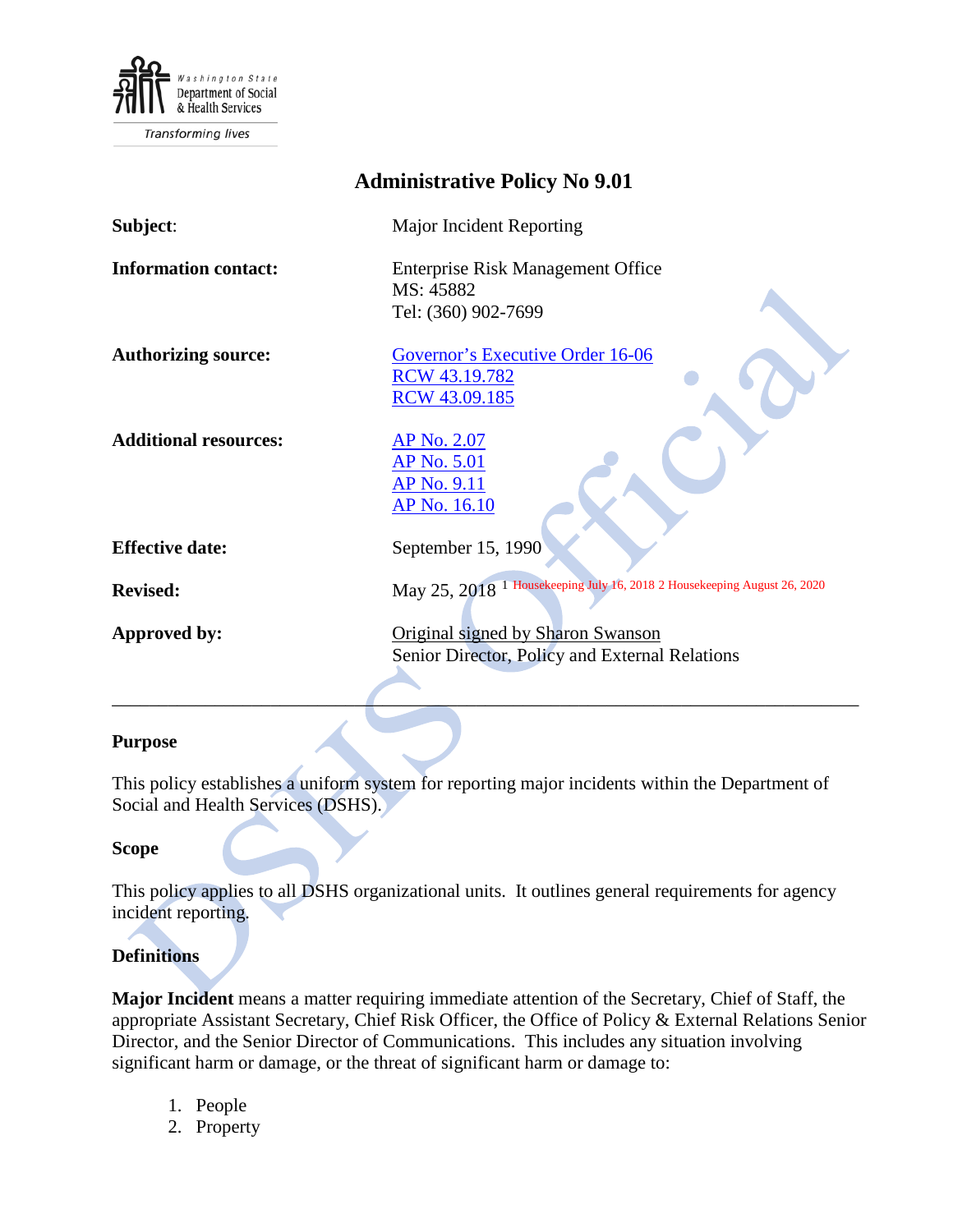Administrative Policy No. 9.01 May 25, 2018 Page 2

- 3. Loss of funds or assets
- 4. Function of systems or security of information
- 5. Organizational reputation

### **Examples** include:

- **Death** means the unexpected death of any person under unusual, suspicious or violent circumstances in a DSHS facility or involving a DSHS related activity.
- **Suicide attempts** means any suicide attempts made by a person who is under the supervision or custody of a DSHS operated or contracted facility requiring medical attention beyond first aid.
- **Allegations of Employee Criminal Activity** means a violation of local, state or federal statute.
- **Significant Injury** means any serious injury that involves a DSHS employee, client, or other person at a DSHS location, activity, or program such as loss of limb, eye, or consciousness due to injury, or injury requiring medical attention beyond first aid, such as by a medical professional or first responder.
- **Escape/Walk-away/Missing Person Leaves Supervision** means a person who is under the supervision and custody of a DSHS operated or contracted facility who leaves the physical confinement or grounds of that facility, or the supervision and custody of DSHS staff while off grounds, without express permission.
- **Major violence or threat of significant violence** that involves a DSHS employee, client or other person at a DSHS location, activity or program. A threat is a statement or intention to cause harm, damage, or other hostile action against a person, property, or operation.
- **Confidential Data Loss** means potentially compromising the security or privacy of confidential information held by DSHS or its contractors that poses a significant risk of financial, reputational or other harm effecting over 500 clients. Loss of confidential information includes unauthorized acquisition, access, or use not permitted by state or federal law.
- **Property loss or damage** valued in excess of \$50,000.
- **Potential damage to DSHS reputation** is the uncertainty surrounding circumstances in which a reputation may become damaged or reduced in some way, any known or presumed media interest. See also [AP 2.07](http://one.dshs.wa.lcl/Policies/Administrative/DSHS-AP-02-07.pdf) Office of Communications Policy.
- **Known or Suspected Loss or Misuse of Public funds or Assets** means loss or suspected loss of state resources due to actions by the public, DSHS employees, volunteers, contractors or vendors. [See also AP 16.10 Reporting Known or Suspected](http://one.dshs.wa.lcl/Policies/Administrative/DSHS-AP-16-10.pdf) Loss of Public Funds or Assets.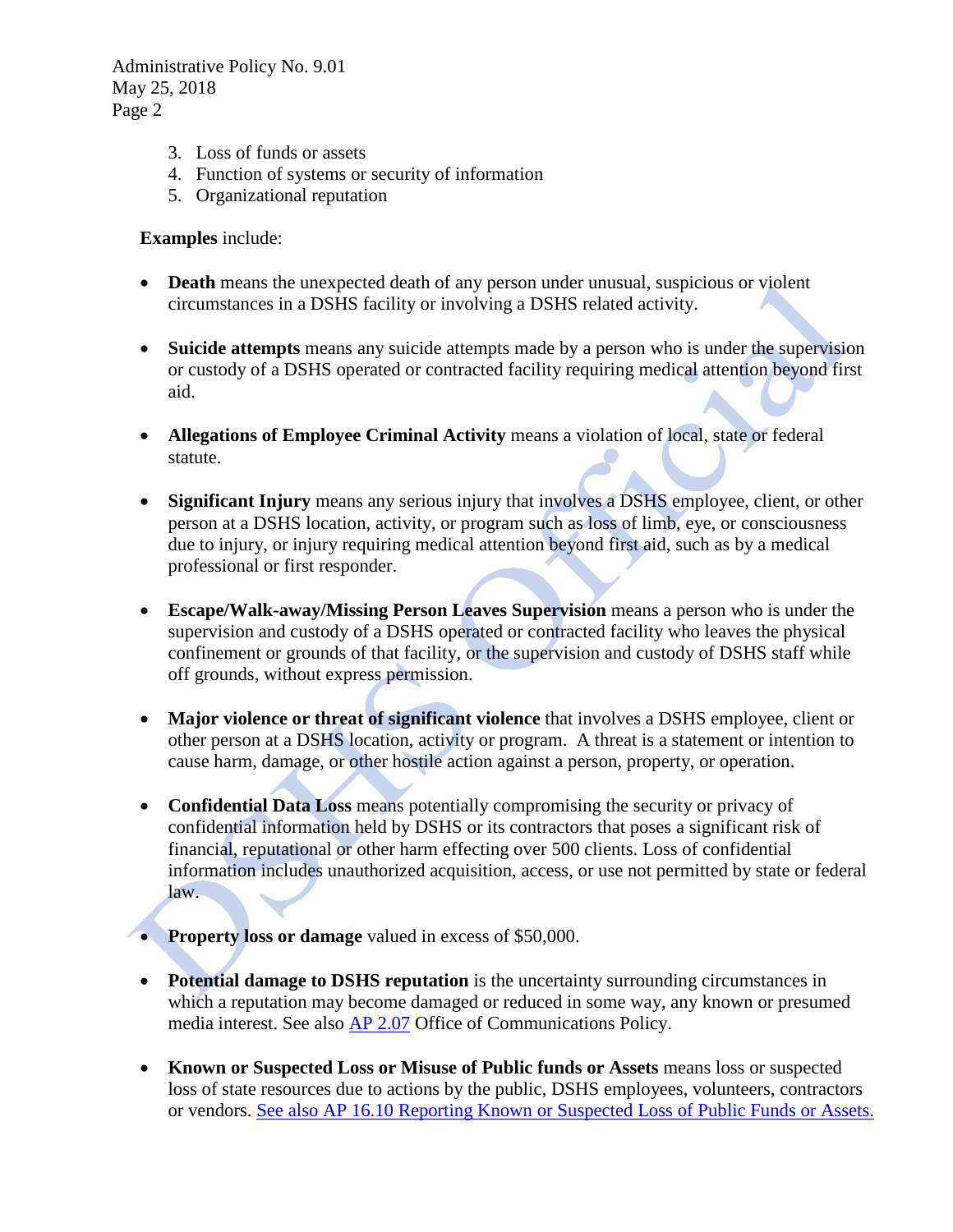Administrative Policy No. 9.01 May 25, 2018 Page 3

- **Investigations** by external entities (e.g. non-routine investigations by law enforcement or regulatory agencies).
- **Other.** Any type of incident not covered above as deemed necessary at the discretion of an Assistant Secretary or designee.

# **Policy**

To safeguard the health and safety of clients and employees and to protect the interests of the department and the state, DSHS incidents that meet the definition in this policy must be fully and rapidly reported to the Secretary, the Chief of Staff, the appropriate Assistant Secretary, the Chief Risk Officer, the Office of Policy & External Relations Senior Director, and the Senior Director of Communications following the tables in "B" below. Uniform reporting of incidents *should not*  include confidential client information or Protected Health Information (PHI).

## **A. Administration-specific Protocol**

- 1. Each DSHS administration or administrative subdivision must have a written incident protocol which comports with this policy and includes:
	- Responding to incidents at the time of the event;
	- Reporting incidents;
	- Reviewing incidents; and
	- Reporting requirements specific to services provided by outside contractors.
- 2. Each DSHS administration must train employees regarding their specific incident reporting requirements.

## **B. Reporting Requirements**

1. DSHS **employees** must follow their administration's written incident protocol to report all major incidents following their chain of command as follows:

| Description of<br>Incident                                                            | Who to notify              | Manner of<br>notification                                    | By when                            |
|---------------------------------------------------------------------------------------|----------------------------|--------------------------------------------------------------|------------------------------------|
| <b>Allegations of Employee</b><br><b>Criminal Activity</b>                            | <b>Assistant Secretary</b> | Verbal                                                       | Immediately upon<br>becoming aware |
|                                                                                       | <b>Chief Risk Officer</b>  | Via email at<br><b>ERMOincidentrepor</b><br>ting@dshs.wa.gov | Within 1 business<br>day           |
| <b>Confidential Data Loss.</b><br>Breach of confidential<br>information or compromise | <b>Assistant Secretary</b> | Verbal                                                       | Immediately upon<br>becoming aware |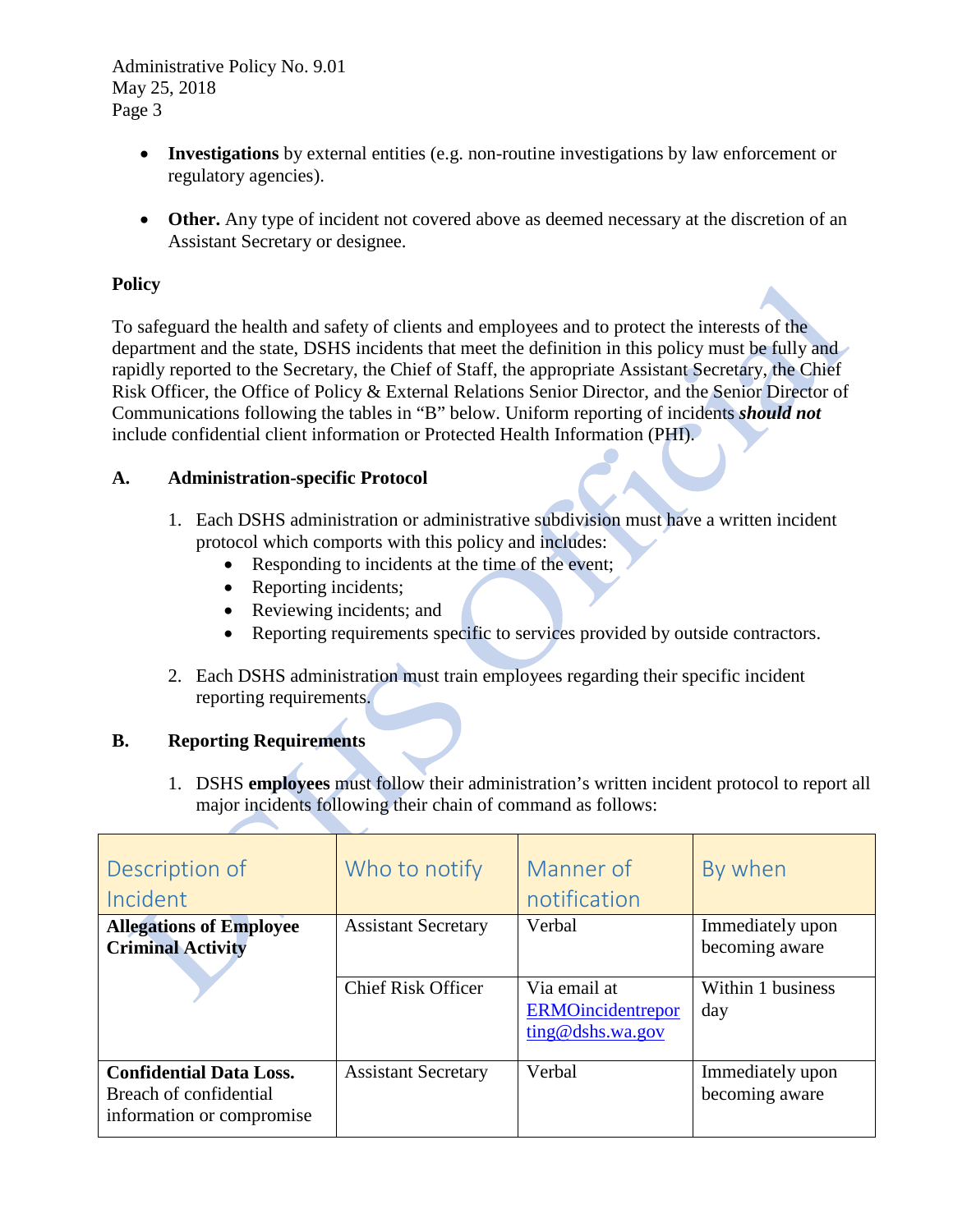| of the integrity of client<br>confidential information<br>affecting over 500 clients | The Administration's<br>Privacy Coordinator                                                                                                   | Email, see Privacy<br><b>SharePoint</b>                                                                                    | Within 1 business<br>day |
|--------------------------------------------------------------------------------------|-----------------------------------------------------------------------------------------------------------------------------------------------|----------------------------------------------------------------------------------------------------------------------------|--------------------------|
|                                                                                      | Enterprise<br><b>Technology Service</b><br>Desk                                                                                               | Help@dshs.wa.gov                                                                                                           | Within 1 business<br>day |
|                                                                                      | <b>DSHS</b> Privacy<br>Officer, per AP 5.01                                                                                                   | <b>DSHSprivacyofficer</b><br>@dshs.wa.gov                                                                                  | Within 1 business<br>day |
|                                                                                      | <b>Chief Risk Officer</b>                                                                                                                     | Via email at<br><b>ERMOincidentrepor</b><br>ting@dshs.wa.gov                                                               | Within 1 business<br>day |
| Death of a resident, client,                                                         | <b>Assistant Secretary</b>                                                                                                                    | Verbal                                                                                                                     | Immediately              |
| or employee                                                                          |                                                                                                                                               | Followed by written<br>report                                                                                              | Next business day        |
|                                                                                      | Chief of Staff, Senior                                                                                                                        | Email                                                                                                                      | Immediately              |
|                                                                                      | Director of<br>Communications, the<br>Office of Policy $\&$<br><b>External Relations</b><br>Senior Director, and<br>the Chief Risk<br>Officer | Followed by a<br>written report<br>For the Chief Risk<br>Officer, email at<br><b>ERMOincidentrepor</b><br>ting@dshs.wa.gov | Next business day        |
| Escape/Walk-                                                                         | <b>Assistant Secretary</b>                                                                                                                    | Verbal                                                                                                                     | Immediately              |
| <b>Away/Missing Person</b>                                                           |                                                                                                                                               | Followed by written<br>report                                                                                              | Next business day        |
|                                                                                      | Chief of Staff, Senior<br>Director of                                                                                                         | Email                                                                                                                      | Immediately              |
|                                                                                      | Communications, the<br>Office of Policy &<br><b>External Relations</b><br>Senior Director, and<br>the Chief Risk<br>Officer                   | Followed by written<br>report<br>For the Chief Risk<br>Officer, email at<br><b>ERMOincidentrepor</b><br>ting@dshs.wa.gov   | Next business day        |
| <b>Investigations by External</b>                                                    | <b>Assistant Secretary</b>                                                                                                                    | Verbal                                                                                                                     | Immediately upon an      |
| <b>Entities.</b> Contact by an                                                       |                                                                                                                                               |                                                                                                                            | employee being           |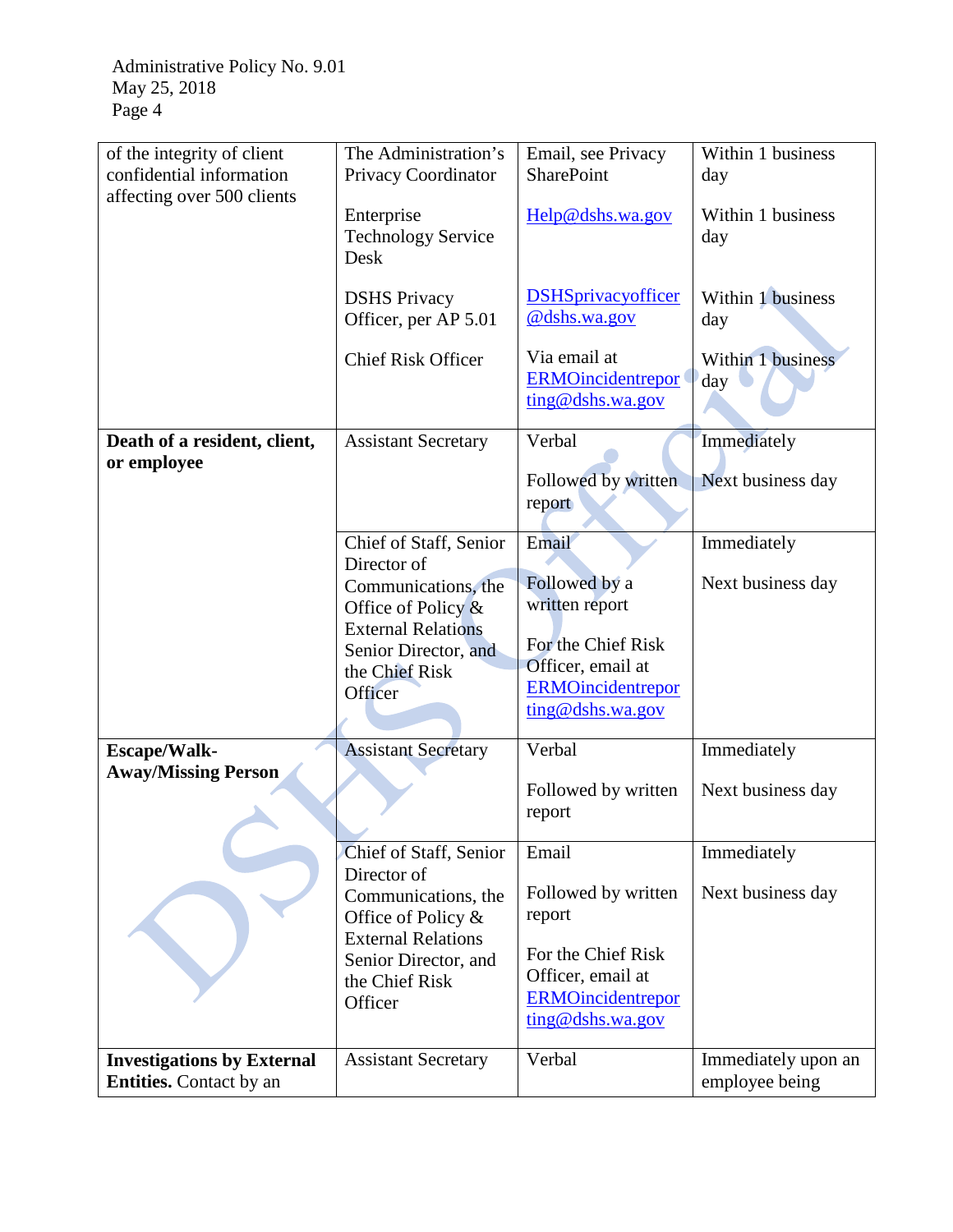| external entity such as any<br>non-routine or un-announced<br>visits from law enforcement |                                                                                                                                                           |                                                                                                 | contacted by an<br>external entity                                          |
|-------------------------------------------------------------------------------------------|-----------------------------------------------------------------------------------------------------------------------------------------------------------|-------------------------------------------------------------------------------------------------|-----------------------------------------------------------------------------|
| or regulatory agencies                                                                    | <b>Chief Risk Officer</b>                                                                                                                                 | Via email at<br><b>ERMOincidentrepor</b><br>ting@dshs.wa.gov                                    | Immediately upon an<br>employee being<br>contacted by an<br>external entity |
| <b>Known or Suspected Loss</b><br>of Public Funds or Assets                               | <b>Assistant Secretary</b>                                                                                                                                | Verbal                                                                                          | Immediately upon<br>becoming aware of<br>known or suspected<br>loss         |
|                                                                                           | Internal Audit &<br>Consultation Unit,<br>per AP 16.10                                                                                                    | Email DSHS form<br>#17-169 to<br><b>DSHSIACInternalA</b><br>uditandConsultation<br>@dshs.wa.gov | Immediately upon<br>becoming aware of<br>known or suspected<br>loss         |
|                                                                                           | <b>Chief Risk Officer</b>                                                                                                                                 | Via email at<br><b>ERMOincidentrepor</b><br>ting@dshs.wa.gov                                    | Immediately upon<br>becoming aware of<br>known or suspected<br>loss         |
| Major violence or threat of<br>significant violence                                       | <b>Assistant Secretary</b>                                                                                                                                | Verbal                                                                                          | Immediately                                                                 |
|                                                                                           | <b>Chief of Staff, Senior</b><br>Director of<br>Communications,<br>Chief Risk Officer,<br>Policy & External<br><b>Relations Senior</b><br><b>Director</b> | Email                                                                                           | Within 2 hours                                                              |
| Potential compromise of<br>agency reputation                                              | <b>Assistant Secretary</b>                                                                                                                                | Verbal                                                                                          | Within 2 hours of<br>becoming aware                                         |
|                                                                                           | <b>Chief Risk Officer</b>                                                                                                                                 | Via email at<br><b>ERMOincidentrepor</b><br>ting@dshs.wa.gov                                    | Within 2 hours of<br>becoming aware                                         |
| <b>Property Loss or Damage</b><br>valued in excess of \$50,000                            | <b>Assistant Secretary</b><br>Internal Audit &<br><b>Consultation Unit</b>                                                                                | Written via email                                                                               | Immediately                                                                 |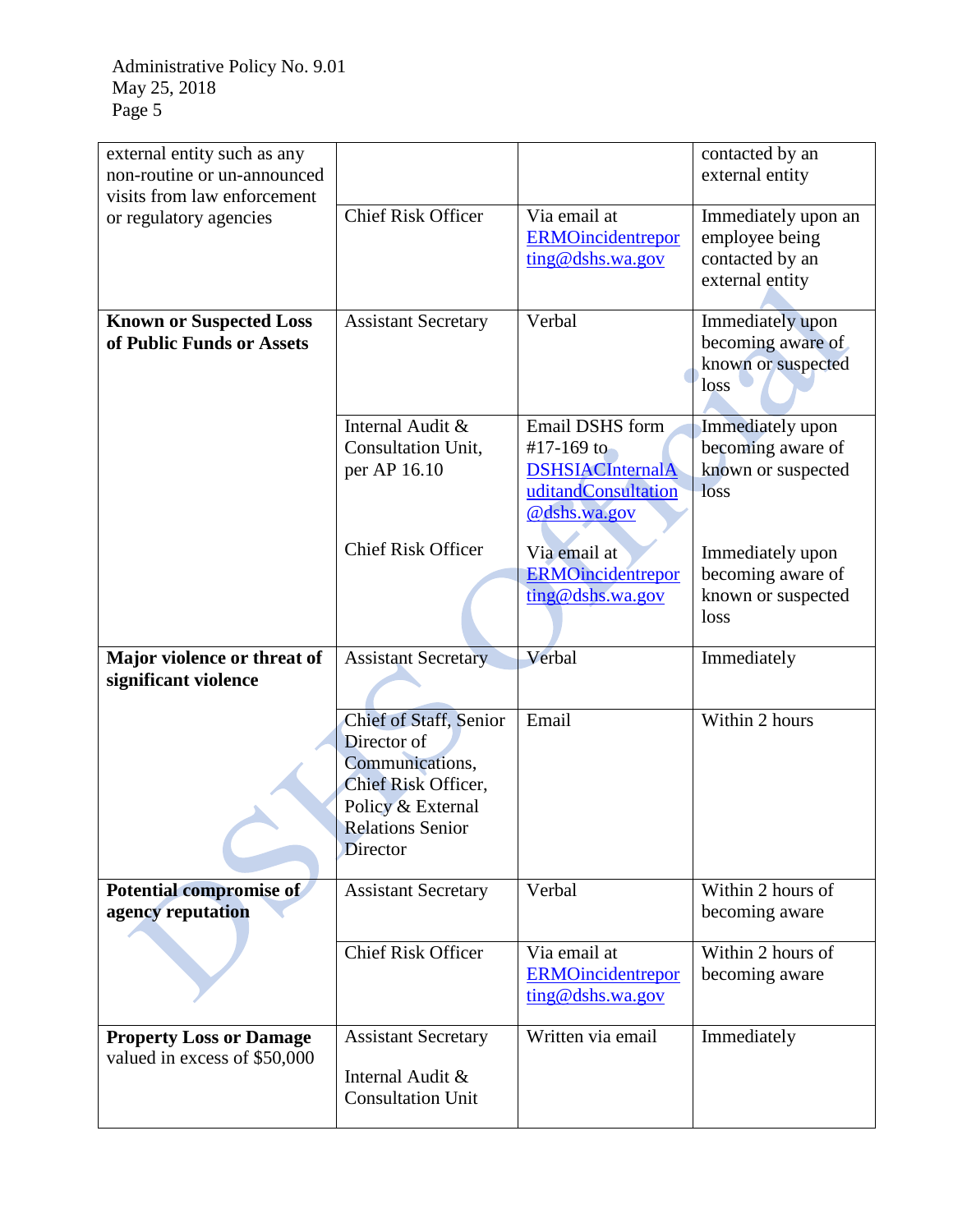|                                                                                                               | <b>Chief Risk Officer</b>                                                                                                                                            | Via email at<br><b>ERMOincidentrepor</b><br>ting@dshs.wa.gov                                                                      | Immediately                      |
|---------------------------------------------------------------------------------------------------------------|----------------------------------------------------------------------------------------------------------------------------------------------------------------------|-----------------------------------------------------------------------------------------------------------------------------------|----------------------------------|
| <b>Significant Injury of client,</b><br>resident, or staff, including<br>attempted suicide                    | <b>Assistant Secretary</b>                                                                                                                                           | Verbal<br>Followed by written<br>report                                                                                           | Immediately<br>Next business day |
|                                                                                                               | Chief of Staff, Senior<br>Director of<br>Communications, the<br>Office of Policy &<br><b>External Relations</b><br>Senior Director, and<br>the Chief Risk<br>Officer | Email<br>Followed by written<br>report<br>For the Chief Risk<br>Officer, email at<br><b>ERMOincidentrepor</b><br>ting@dshs.wa.gov | Immediately<br>Next business day |
| Incidents occurring as a<br>result of or in association<br>with an emergency or<br>disaster. Any incident,    | Emergency<br>Management<br><b>Services</b>                                                                                                                           | Verbal at (360) 522-<br>2296                                                                                                      | Immediately                      |
| including those within the<br>scope of this policy, that<br>occur as a result of or in<br>association with an | <b>Assistant Secretary</b>                                                                                                                                           | Verbal                                                                                                                            | Immediately                      |
| emergency or disaster as<br>defined in Administrative<br>Policy 9.11                                          | <b>Chief of Staff, Senior</b><br>Director of<br>Communications,<br>Chief Risk Officer,<br>Policy & External<br><b>Relations Senior</b><br>Director                   | Email                                                                                                                             | Within 2 hours                   |

2. DSHS **Assistant Secretaries** or designee must report all major incidents to the DSHS Secretary as follows (leaving a voicemail does not constitute verbal notification):  $*$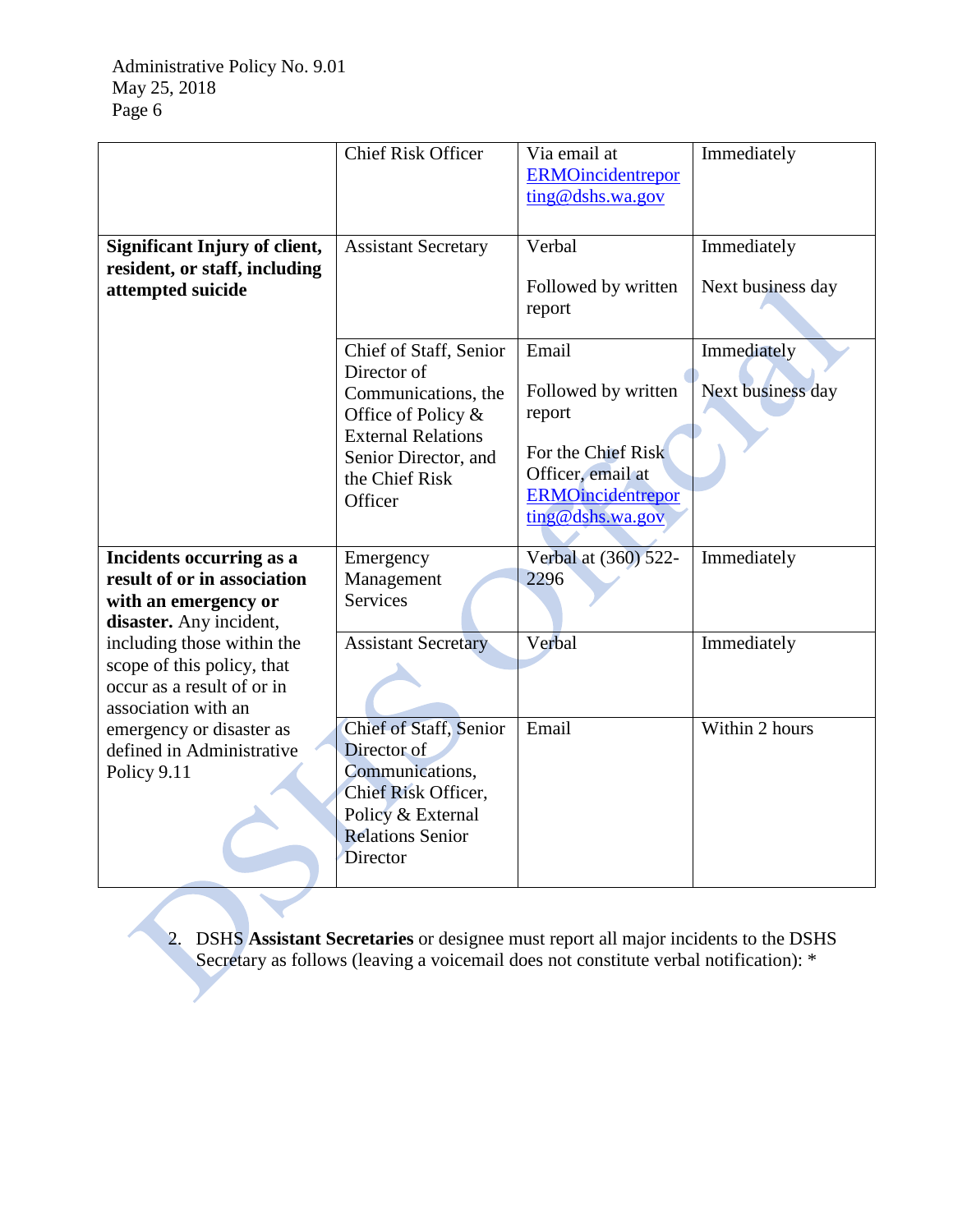| Description of<br>Incident                                                                                                                                                                                   | Who to notify | Manner of<br>notification                                      | By when                          |
|--------------------------------------------------------------------------------------------------------------------------------------------------------------------------------------------------------------|---------------|----------------------------------------------------------------|----------------------------------|
| <b>Allegations of Significant</b><br><b>Employee Criminal</b><br><b>Activity</b>                                                                                                                             | Secretary     | Verbal or via text<br>message                                  | Immediately                      |
| <b>Confidential Data Loss</b><br>with Media Attention.<br><b>Breach of confidential</b><br>information or compromise<br>of the integrity of client<br>confidential information<br>affecting over 500 clients | Secretary     | Verbal or via text<br>message                                  | Immediately                      |
| Death of a resident, client,<br>or employee at a DSHS<br>owned or operated facility,<br>or under the care of the<br>department                                                                               | Secretary     | Verbal or via text<br>message<br>Followed by written<br>report | Immediately<br>Next business day |
| <b>Escape/Walk-</b><br><b>Away/Missing Person</b>                                                                                                                                                            | Secretary     | Verbal or via text<br>message<br>Followed by written<br>report | Immediately<br>Next business day |
| <b>Investigations by External</b><br><b>Entities.</b> Contact by an<br>external entity such as any<br>non-routine or un-announced<br>visits from <b>law</b> enforcement<br>or regulatory agencies            | Secretary     | Verbal or via text<br>message                                  | Immediately                      |
| <b>Major violence or threat of</b><br>significant violence                                                                                                                                                   | Secretary     | Verbal or via text<br>message                                  | Within 1 hour                    |
| <b>Potential compromise of</b><br>agency reputation                                                                                                                                                          | Secretary     | Verbal or via text<br>message                                  | Immediately                      |
| <b>Property Loss or Damage</b><br>valued in excess of \$50,000                                                                                                                                               | Secretary     | Verbal or via text<br>message<br>Followed by written<br>report | Immediately<br>Next business day |